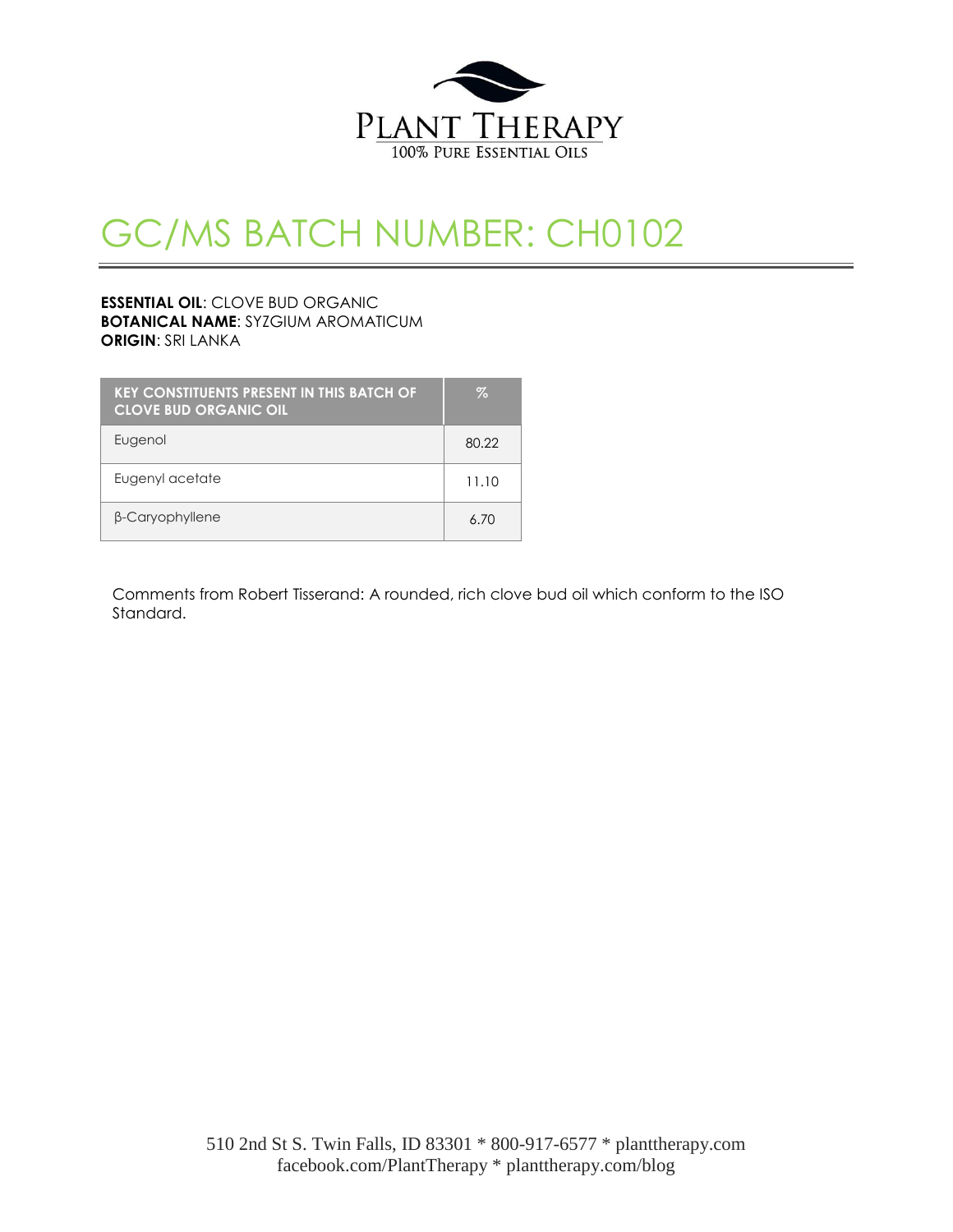Plus que des analzessus des conseils

**Date :** October 22, 2015

*SAMPLE IDENTIFICATION*

**Internal code :** 15J15-PTH4-1-LC **Customer identification :** Clove Bud organic - Sri Lanka - CH0101 + CH0102 **Type :** Essential Oil **Source :** *Syzygium aromaticum* **Customer :** Plant Therapy

*ANALYSIS*

**Method :** PC-PA-001-15E06, "Analysis of the composition of a liquid essential oil by GC-FID" (in French). **Analyst :** Alexis St-Gelais, M. Sc. **Analysis date :** 2015-10-16

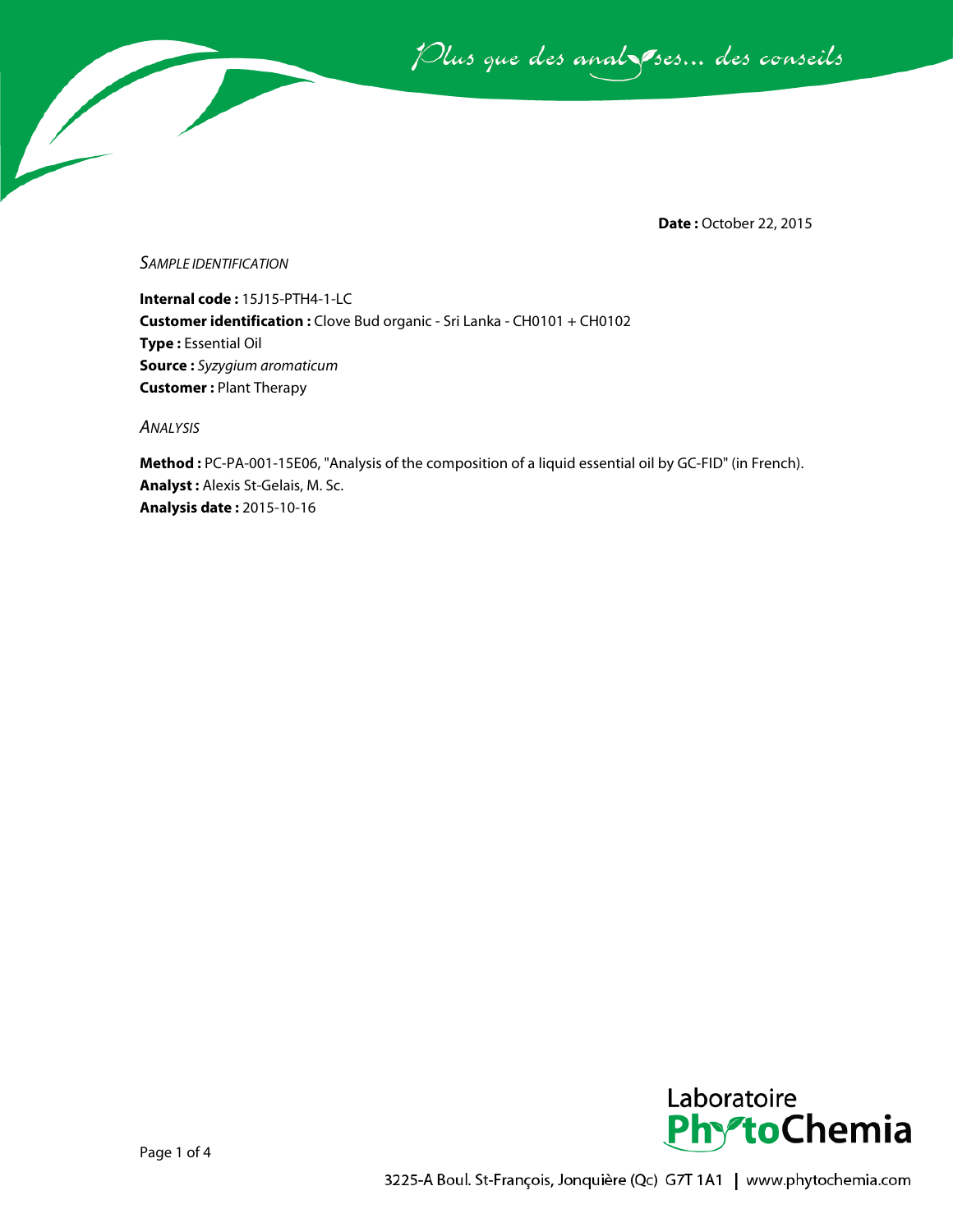## *IDENTIFIED COMPOUNDS*

| <b>Identification</b>   | <b>Column: BP5</b> |      |        | <b>Column: WAX</b> |      |       | <b>Molecular Class</b> |
|-------------------------|--------------------|------|--------|--------------------|------|-------|------------------------|
|                         | R.T.               | R.I. | %      | %                  | R.I. | R.T.  |                        |
| Chavicol                | 11.19              | 1289 | 0.09   | 0.12               | 2264 | 43.35 | Phenylpropanoid        |
| a-Cubebene              | 13.28              | 1329 | 0.11   | 0.09               | 1418 | 6.59  | Sesquiterpene          |
| Eugenol                 | 15.75              | 1372 | 80.22  | 80.45              | 2092 | 38.76 | Phenylpropanoid        |
| β-Caryophyllene         | 17.37              | 1401 | 6.70   | 6.40               | 1534 | 9.39  | Sesquiterpene          |
| Methyleugenol           | 18.40              | 1414 | 0.05   | 0.04               | 1962 | 33.35 | Phenylpropanoid        |
| a-Humulene              | 19.68              | 1431 | 0.50   | 0.54               | 1597 | 11.47 | Sesquiterpene          |
| y-Muurolene             | 21.18              | 1451 | 0.03   | 0.02               | 1620 | 12.52 | Sesquiterpene          |
| δ-Cadinene              | 25.09              | 1502 | 0.12   | 0.20               | 1686 | 15.66 | Sesquiterpene          |
| trans-Calamenene        | 25.45              | 1506 | 0.09   | 0.09               | 1746 | 19.17 | Sesquiterpene          |
| Eugenyl acetate         | 27.66              | 1533 | 11.10  | 10.93              | 2188 | 41.48 | Phenylpropanoid ester  |
| Caryophyllene oxide     | 29.80              | 1558 | 0.44   | 0.40               | 1861 | 26.95 | Sesquiterp. ether      |
| <b>Total identified</b> |                    |      | 99.45% | 99.28%             |      |       |                        |

\*: Two or more compounds are coeluting on this column

[xx]: Duplicate percentage due to coelutions, not taken account in the identified total

Note: no correction factor was applied

## *OTHER DATA*

**Physical aspect :** Light yellow liquid **Refractive index :** 1.5355 ± 0.0003 (20 °C)

*CONCLUSION*

No adulterant, contaminant or diluent were detected using this method.

Checked and approved by :

Sym Mei

Sylvain Mercier, M. Sc., chimiste 2014-005

*Note: This report may not be published, including online, without the written consent from Laboratoire PhytoChemia.*

*This report is digitally signed, it is only considered valid if the digital signature is intact.*



Plus que des analzes... des conseils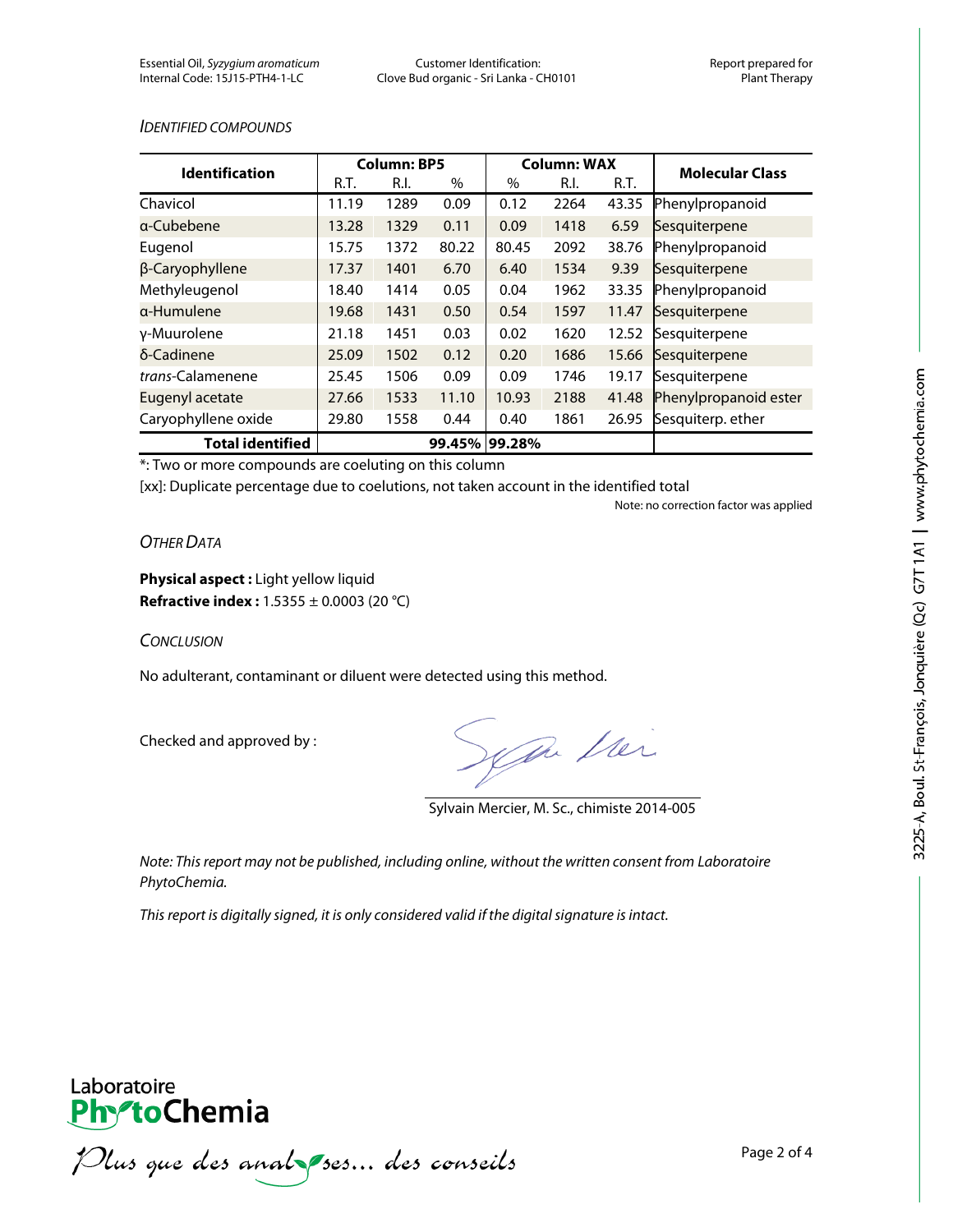

3225-A, Boul. St-François, Jonquière (Qc) G7T1A1 | www.phytochemia.com